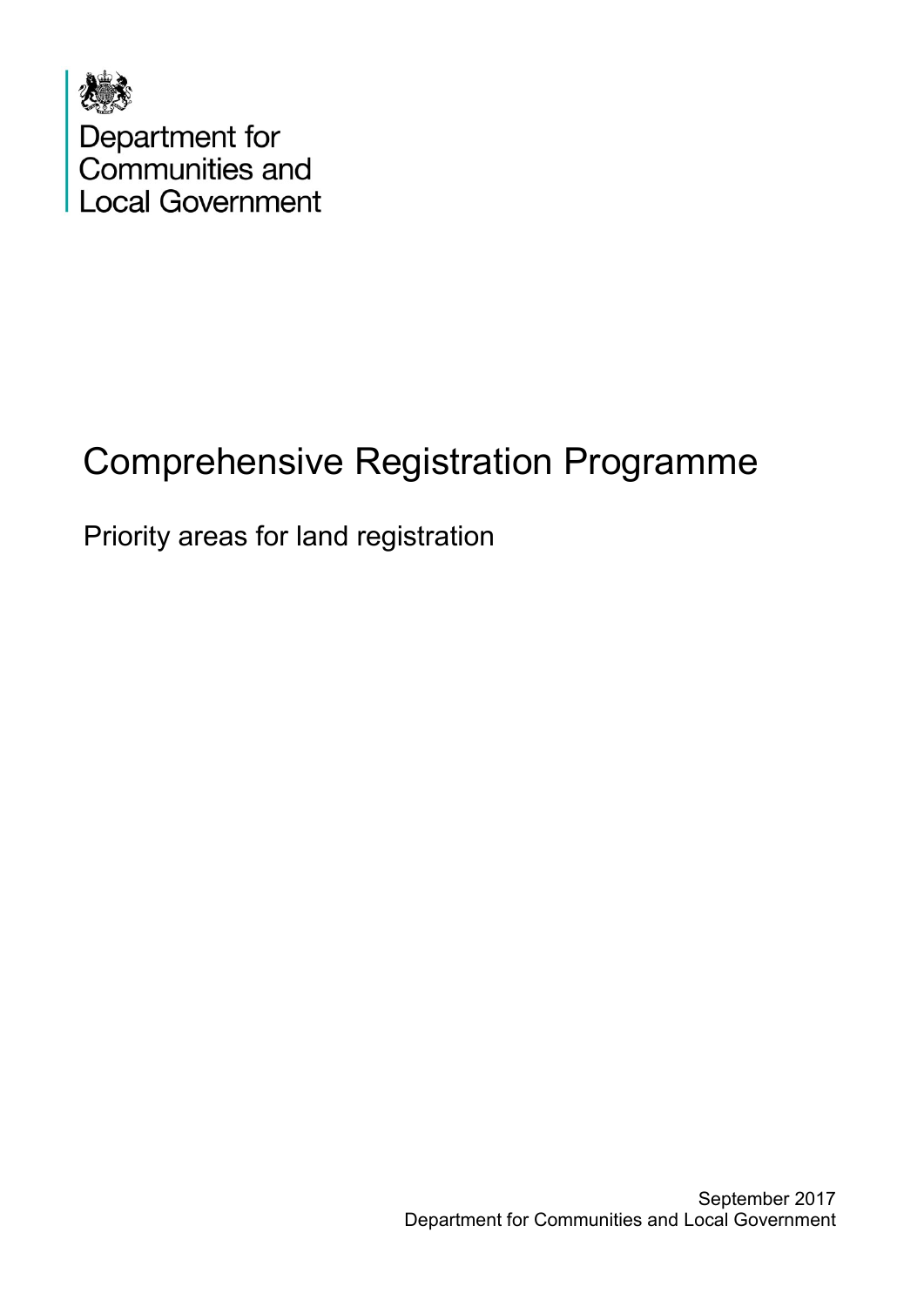

*© Crown copyright, 2017*

*Copyright in the typographical arrangement rests with the Crown.*

You may re-use this information (not including logos) free of charge in any format or medium, under the terms of the Open Government Licence. To view this licence[,http://www.nationalarchives.gov.uk/doc/open-government-licence/version/3/](http://www.nationalarchives.gov.uk/doc/open-government-licence/version/3/) or write to the Information Policy Team, The National Archives, Kew, London TW9 4DU, or email: [psi@nationalarchives.gsi.gov.uk.](mailto:psi@nationalarchives.gsi.gov.uk)

This document/publication is also available on our website at [www.gov.uk/dclg](http://www.gov.uk/dclg)

If you have any enquiries regarding this document/publication, complete the form at <http://forms.communities.gov.uk/> or write to us at:

Department for Communities and Local Government Fry Building 2 Marsham Street London SW1P 4DF Telephone: 030 3444 0000

For all our latest news and updates follow us on Twitter:<https://twitter.com/CommunitiesUK>

September 2017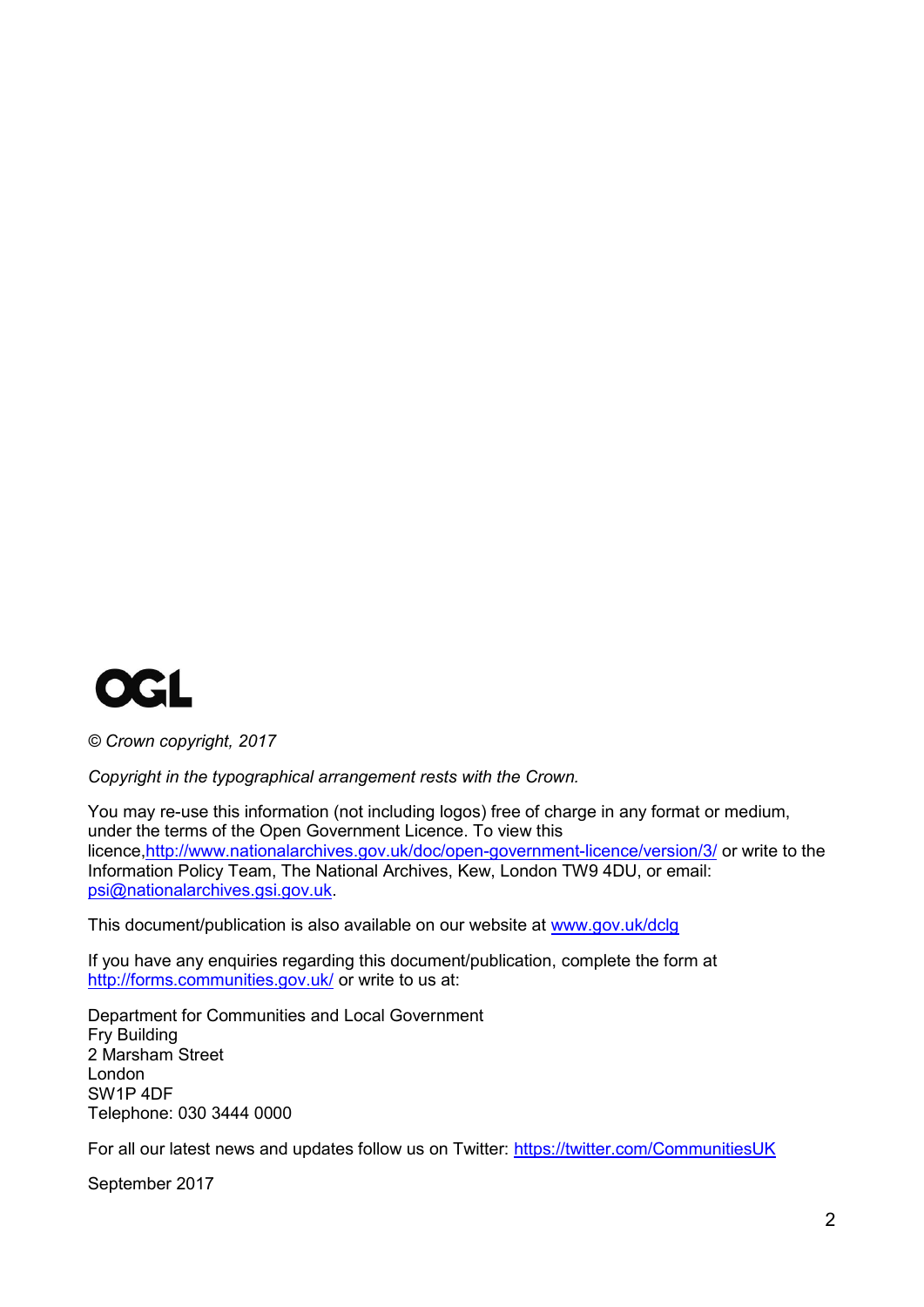## Comprehensive Registration Programme

#### Priority areas for land registration

In the Housing White Paper, HM Land Registry announced the aim of achieving comprehensive registration by 2030.

The Government is contributing to that aim by registering "…all publicly held land in the areas of greatest housing need…by 2020, with the rest to follow by 2025."

As set out in paragraph 43 of the consultation document, the following list of local authorities<sup>1</sup> has been compiled using the new approach to assessing local housing need and the percentage of unregistered land.

#### **List of Local Authorities**

**Babergh** Birmingham Boston Bournemouth Brent Brentwood Bristol Camden Castle Point **Charnwood Chelmsford Coventry** Derbyshire Dales Ealing East Cambridgeshire Great Yarmouth **Hackney Haringey Harrogate Herefordshire** Islington

1

 $1$  This list may change, depending on the outcome of the consultation.